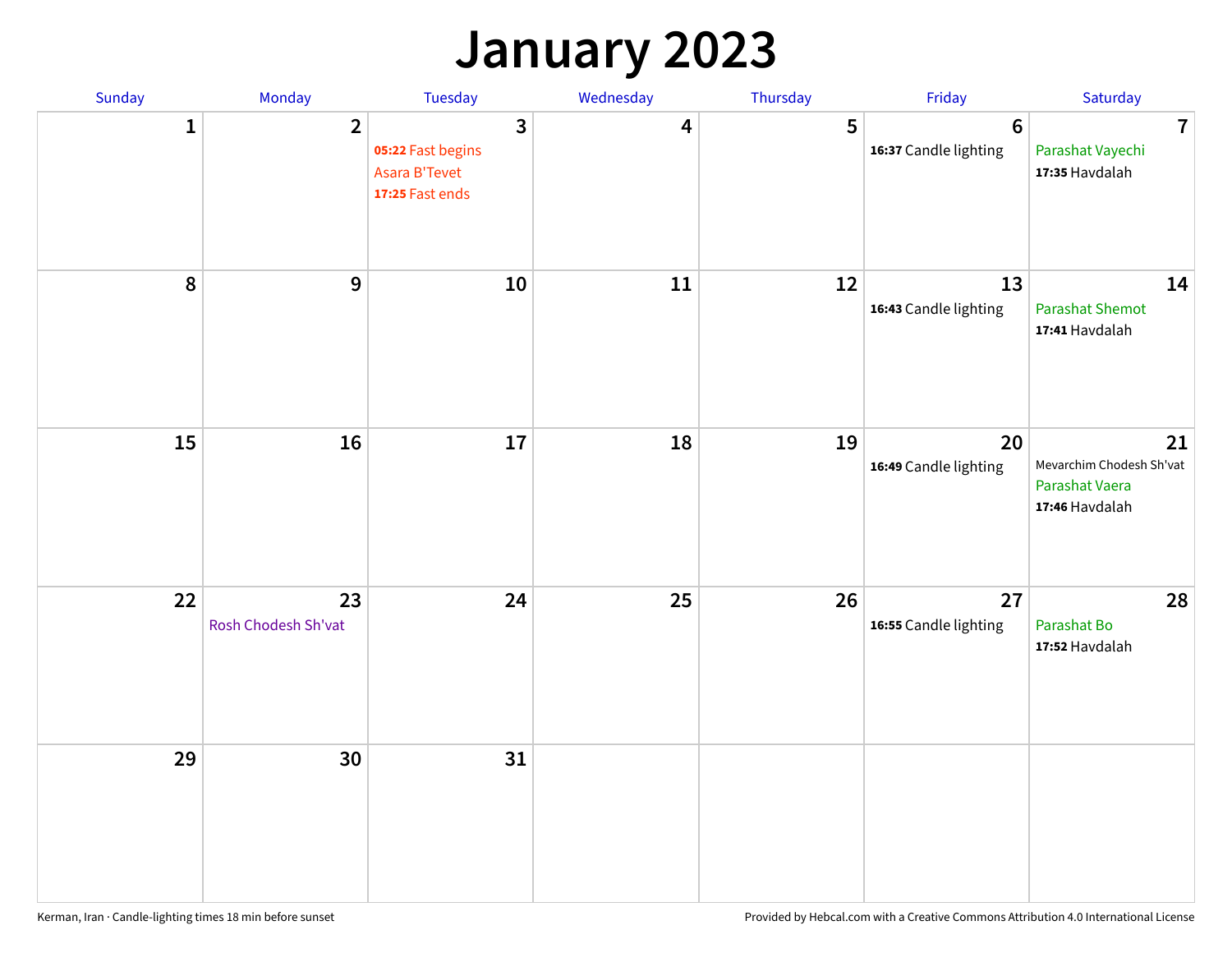# **February 2023**

| Sunday | Monday                        | Tuesday                 | Wednesday               | Thursday       | Friday                                  | Saturday                                                                                        |
|--------|-------------------------------|-------------------------|-------------------------|----------------|-----------------------------------------|-------------------------------------------------------------------------------------------------|
|        |                               |                         | 1                       | $\overline{2}$ | $\overline{3}$<br>17:01 Candle lighting | $\overline{\mathbf{4}}$<br><b>Shabbat Shirah</b><br>Parashat Beshalach<br>17:58 Havdalah        |
| 5      | $6\phantom{1}6$<br>Tu BiShvat | $\overline{7}$          | 8                       | 9              | 10<br>17:07 Candle lighting             | 11<br>Parashat Yitro<br>18:03 Havdalah                                                          |
| 12     | 13                            | 14                      | 15                      | 16             | 17<br>17:13 Candle lighting             | 18<br><b>Shabbat Shekalim</b><br>Mevarchim Chodesh Adar<br>Parashat Mishpatim<br>18:08 Havdalah |
| 19     | 20                            | 21<br>Rosh Chodesh Adar | 22<br>Rosh Chodesh Adar | 23             | 24<br>17:18 Candle lighting             | 25<br>Parashat Terumah<br>18:13 Havdalah                                                        |
| 26     | 27                            | 28                      |                         |                |                                         |                                                                                                 |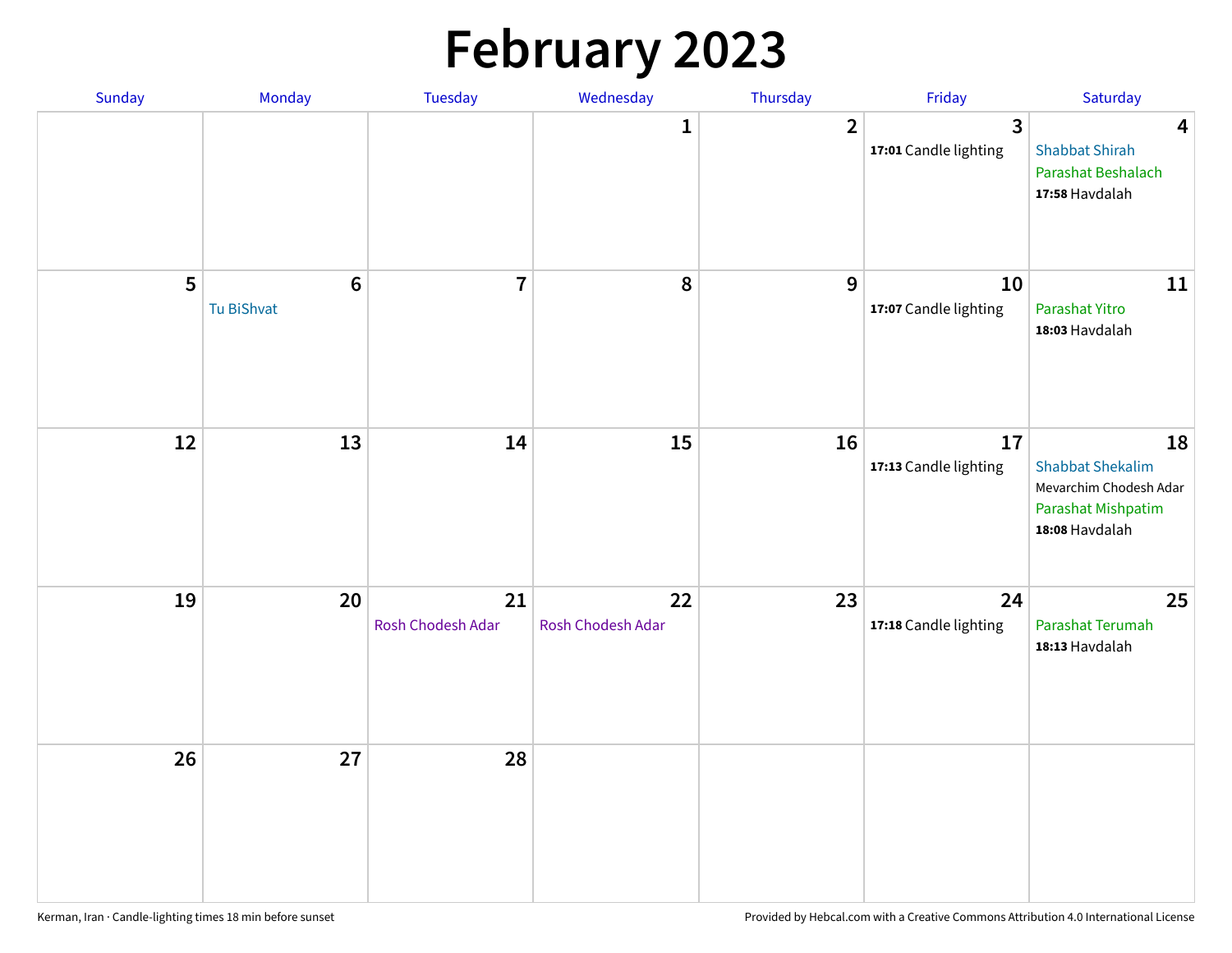## **March 2023**

| Sunday | Monday                                                                                                | Tuesday                 | Wednesday                 | Thursday                 | Friday                      | Saturday                                                                                                 |
|--------|-------------------------------------------------------------------------------------------------------|-------------------------|---------------------------|--------------------------|-----------------------------|----------------------------------------------------------------------------------------------------------|
|        |                                                                                                       |                         | 1                         | $\overline{2}$           | 3<br>17:23 Candle lighting  | $\overline{\mathbf{4}}$<br><b>Shabbat Zachor</b><br>Parashat Tetzaveh<br>18:18 Havdalah                  |
| 5      | $6\phantom{1}6$<br>04:52 Fast begins<br><b>Ta'anit Esther</b><br>18:13 Fast ends<br><b>Erev Purim</b> | $\overline{7}$<br>Purim | 8<br><b>Shushan Purim</b> | 9                        | 10<br>17:28 Candle lighting | 11<br><b>Shabbat Parah</b><br>Parashat Ki Tisa<br>18:23 Havdalah                                         |
| 12     | 13                                                                                                    | 14                      | 15                        | 16                       | 17<br>17:32 Candle lighting | 18<br><b>Shabbat HaChodesh</b><br>Mevarchim Chodesh Nisan<br>Parashat Vayakhel-Pekudei<br>18:27 Havdalah |
| 19     | 20                                                                                                    | 21                      | 22                        | 23<br>Rosh Chodesh Nisan | 24<br>18:37 Candle lighting | 25<br>Parashat Vayikra<br>19:32 Havdalah                                                                 |
| 26     | 27                                                                                                    | 28                      | 29                        | 30                       | 31<br>18:41 Candle lighting |                                                                                                          |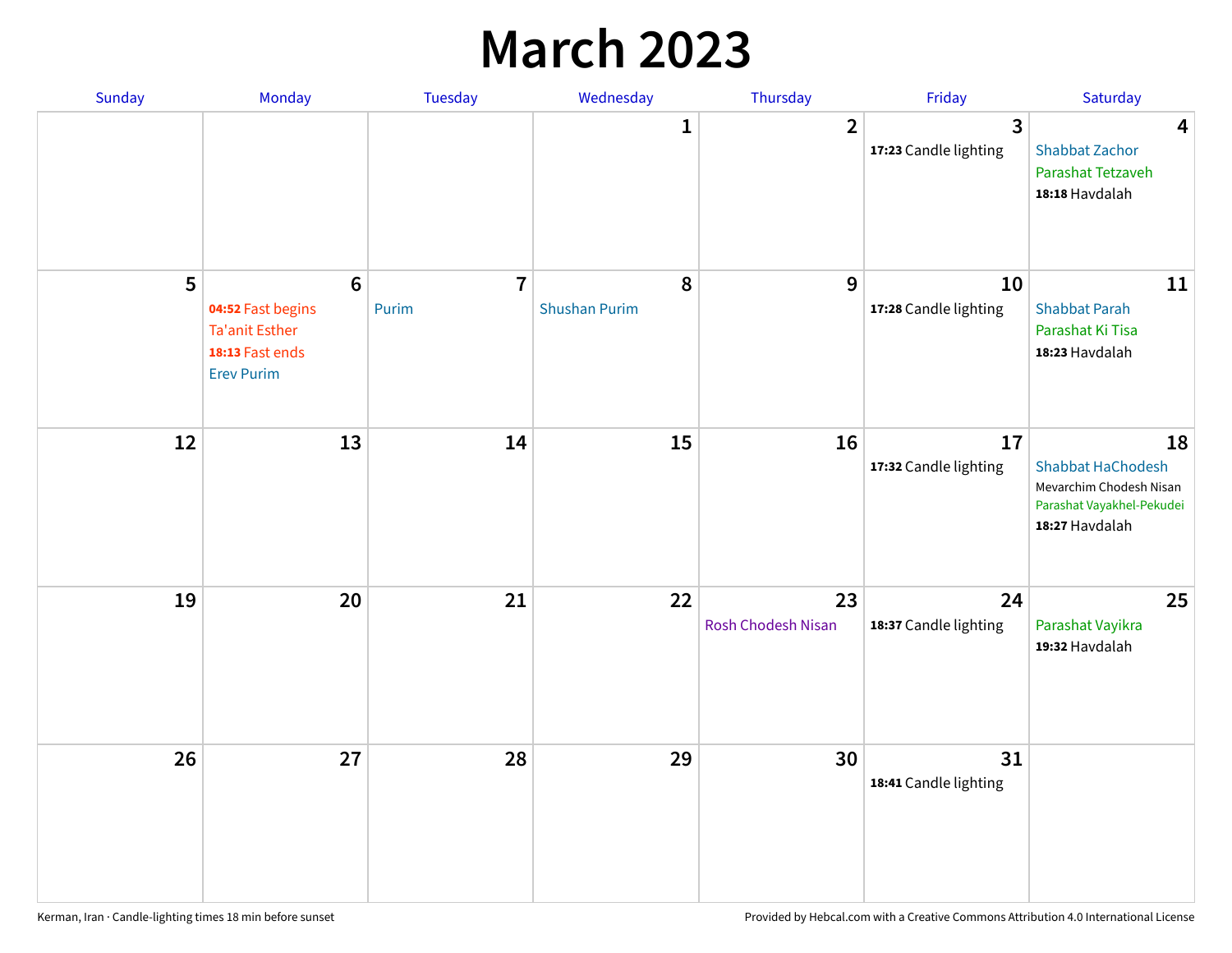# **April 2023**

| Sunday                | Monday                | <b>Tuesday</b>                                  | Wednesday                                                                                   | Thursday                                   | Friday                                            | Saturday                                                                              |
|-----------------------|-----------------------|-------------------------------------------------|---------------------------------------------------------------------------------------------|--------------------------------------------|---------------------------------------------------|---------------------------------------------------------------------------------------|
|                       |                       |                                                 |                                                                                             |                                            |                                                   | 1<br><b>Shabbat HaGadol</b><br>Yom HaAliyah<br><b>Parashat Tzav</b><br>19:36 Havdalah |
| $\overline{2}$        | 3                     | 4                                               | 5                                                                                           | $6\phantom{1}6$                            | $\overline{7}$                                    | 8                                                                                     |
|                       |                       |                                                 | 05:14 Fast begins<br><b>Ta'anit Bechorot</b><br><b>Erev Pesach</b><br>18:44 Candle lighting | <b>Pesach I</b><br>19:39 Candle lighting   | <b>Pesach II</b><br>18:45 Candle lighting         | Pesach III (CH"M)<br>19:41 Havdalah                                                   |
| 9<br>Pesach IV (CH"M) | 10<br>Pesach V (CH"M) | 11<br>Pesach VI (CH"M)<br>18:48 Candle lighting | 12<br><b>Pesach VII</b><br>19:43 Candle lighting                                            | 13<br><b>Pesach VIII</b><br>19:44 Havdalah | 14<br>18:50 Candle lighting                       | 15<br>Mevarchim Chodesh Iyyar<br>Parashat Shmini<br>19:46 Havdalah                    |
|                       |                       |                                                 |                                                                                             |                                            |                                                   |                                                                                       |
| 16                    | 17                    | 18<br>Yom HaShoah                               | 19                                                                                          | 20                                         | 21<br>Rosh Chodesh Iyyar<br>18:54 Candle lighting | 22<br>Rosh Chodesh Iyyar<br>Parashat Tazria-Metzora<br>19:51 Havdalah                 |
| 23                    | 24                    | 25<br>Yom HaZikaron                             | 26<br>Yom HaAtzma'ut                                                                        | 27                                         | 28<br>18:59 Candle lighting                       | 29<br>Parashat Achrei Mot-Kedoshim<br>19:56 Havdalah                                  |
| 30                    |                       |                                                 |                                                                                             |                                            |                                                   |                                                                                       |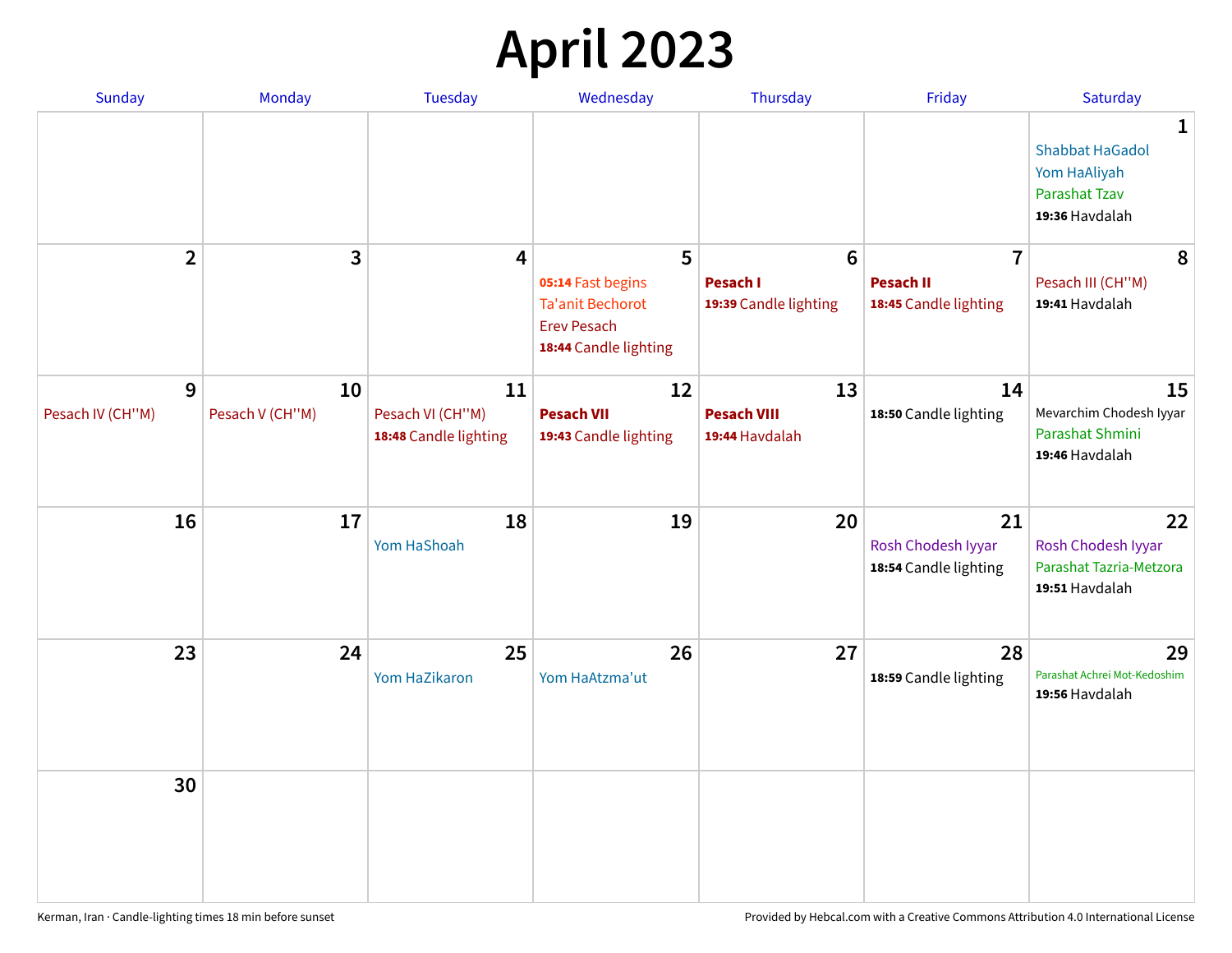#### **May 2023**

| <b>Sunday</b>                   | Monday      | Tuesday         | Wednesday | Thursday                                           | Friday                                          | Saturday                                                             |
|---------------------------------|-------------|-----------------|-----------|----------------------------------------------------|-------------------------------------------------|----------------------------------------------------------------------|
|                                 | $\mathbf 1$ | $\mathbf{2}$    | 3         | 4                                                  | 5<br>Pesach Sheni<br>19:03 Candle lighting      | $\bf 6$<br><b>Parashat Emor</b><br>20:01 Havdalah                    |
| $\overline{7}$                  | $\pmb{8}$   | 9<br>Lag BaOmer | 10        | 11                                                 | 12<br>19:08 Candle lighting                     | 13<br>Parashat Behar-Bechukotai<br>20:06 Havdalah                    |
| 14                              | 15          | 16              | 17        | 18                                                 | 19<br>Yom Yerushalayim<br>19:12 Candle lighting | 20<br>Mevarchim Chodesh Sivan<br>Parashat Bamidbar<br>20:11 Havdalah |
| 21<br><b>Rosh Chodesh Sivan</b> | 22          | 23              | 24        | 25<br><b>Erev Shavuot</b><br>19:16 Candle lighting | 26<br><b>Shavuot I</b><br>19:17 Candle lighting | 27<br><b>Shavuot II</b><br>20:16 Havdalah                            |
| 28                              | 29          | 30              | 31        |                                                    |                                                 |                                                                      |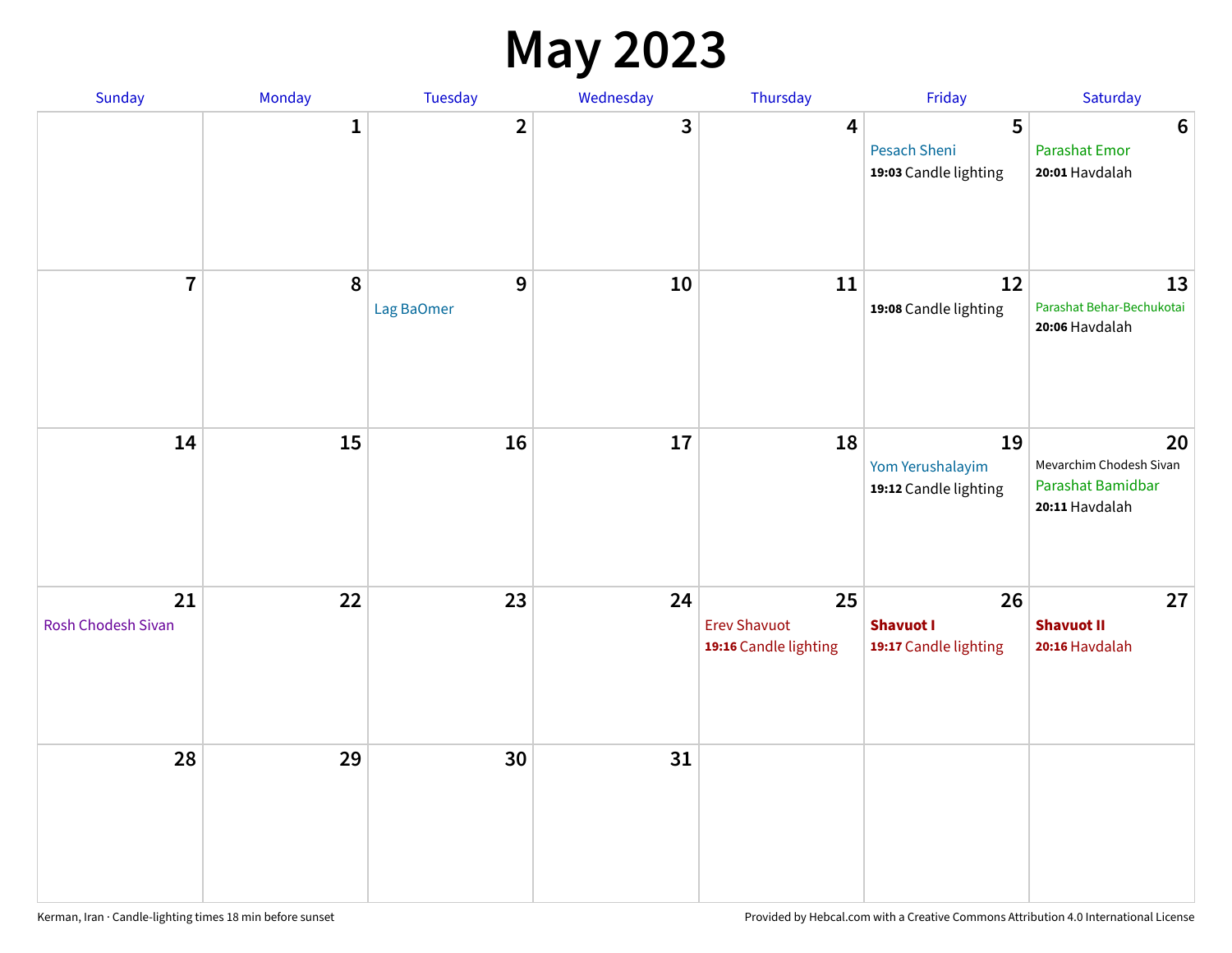#### **June 2023**

| Sunday                  | Monday                   | Tuesday                         | Wednesday      | Thursday     | Friday                                  | Saturday                                                            |
|-------------------------|--------------------------|---------------------------------|----------------|--------------|-----------------------------------------|---------------------------------------------------------------------|
|                         |                          |                                 |                | $\mathbf{1}$ | $\overline{2}$<br>19:21 Candle lighting | $\mathbf{3}$<br><b>Parashat Nasso</b><br>20:20 Havdalah             |
| $\overline{\mathbf{4}}$ | 5                        | $6\phantom{1}6$                 | $\overline{7}$ | 8            | 9<br>19:24 Candle lighting              | 10<br>Parashat Beha'alotcha<br>20:24 Havdalah                       |
| $11\,$                  | 12                       | 13                              | 14             | 15           | 16<br>19:27 Candle lighting             | 17<br>Mevarchim Chodesh Tamuz<br>Parashat Sh'lach<br>20:27 Havdalah |
| 18                      | 19<br>Rosh Chodesh Tamuz | 20<br><b>Rosh Chodesh Tamuz</b> | 21             | 22           | 23<br>19:28 Candle lighting             | 24<br>Parashat Korach<br>20:28 Havdalah                             |
| 25                      | 26                       | 27                              | 28             | 29           | 30<br>19:29 Candle lighting             |                                                                     |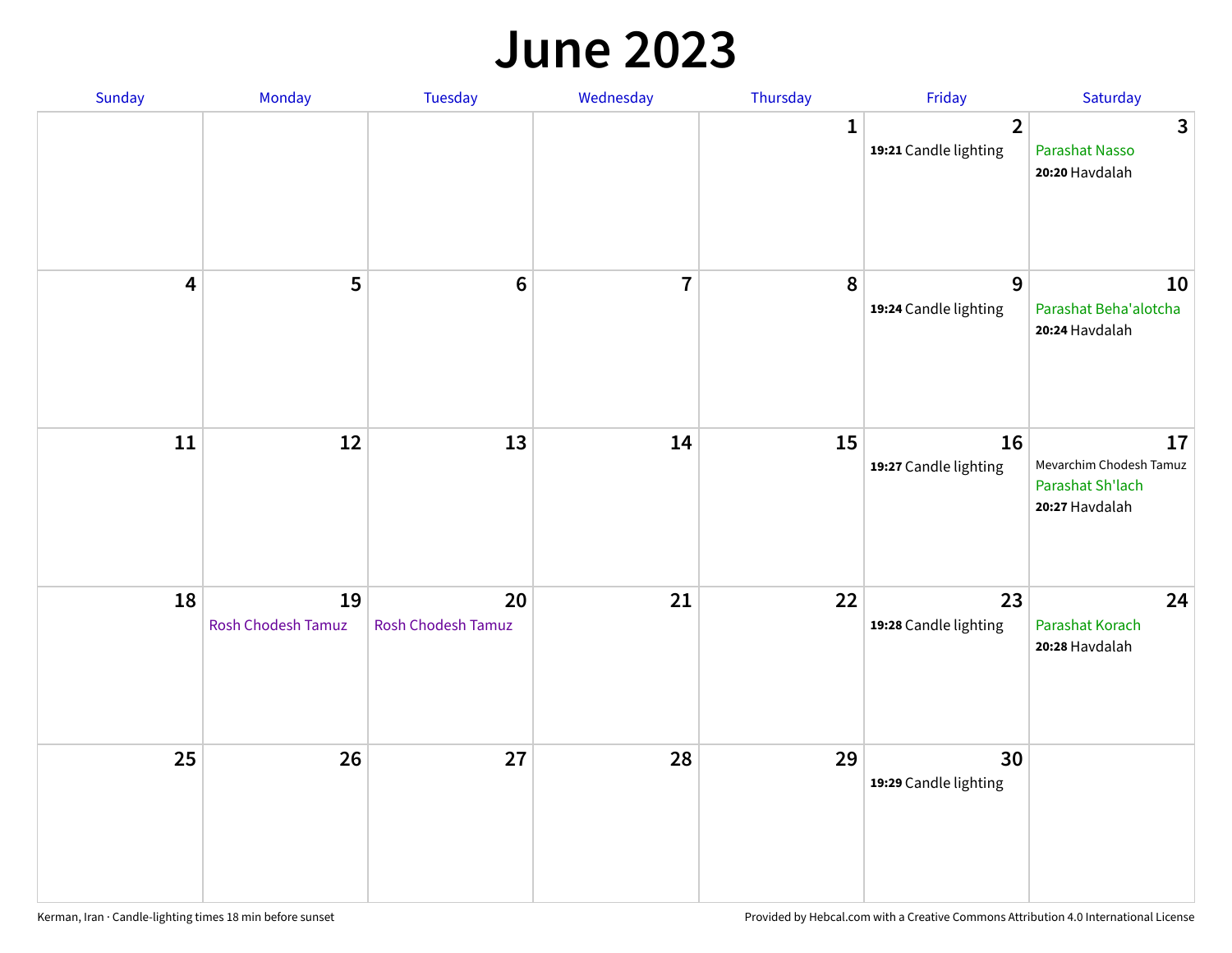# **July 2023**

| Sunday                  | Monday       | <b>Tuesday</b>          | Wednesday                                   | Thursday                                                                      | Friday                                  | Saturday                                                             |
|-------------------------|--------------|-------------------------|---------------------------------------------|-------------------------------------------------------------------------------|-----------------------------------------|----------------------------------------------------------------------|
|                         |              |                         |                                             |                                                                               |                                         | $\mathbf 1$<br>Parashat Chukat-Balak<br>20:29 Havdalah               |
| $\overline{\mathbf{2}}$ | $\mathbf{3}$ | $\overline{\mathbf{4}}$ | 5                                           | $6\phantom{1}6$<br>04:22 Fast begins<br><b>Tzom Tammuz</b><br>20:20 Fast ends | $\overline{7}$<br>19:29 Candle lighting | 8<br><b>Parashat Pinchas</b><br>20:28 Havdalah                       |
| 9                       | 10           | 11                      | 12                                          | 13                                                                            | 14<br>19:27 Candle lighting             | 15<br>Mevarchim Chodesh Av<br>Parashat Matot-Masei<br>20:25 Havdalah |
| 16                      | 17           | 18                      | 19<br>Rosh Chodesh Av                       | 20                                                                            | 21<br>19:24 Candle lighting             | 22<br><b>Shabbat Chazon</b><br>Parashat Devarim<br>20:22 Havdalah    |
| 23                      | 24           | 25                      | 26<br>19:40 Fast begins<br>Erev Tish'a B'Av | 27<br>Tish'a B'Av<br>20:11 Fast ends                                          | 28<br>19:20 Candle lighting             | 29<br>Shabbat Nachamu<br>Parashat Vaetchanan<br>20:17 Havdalah       |
| 30                      | 31           |                         |                                             |                                                                               |                                         |                                                                      |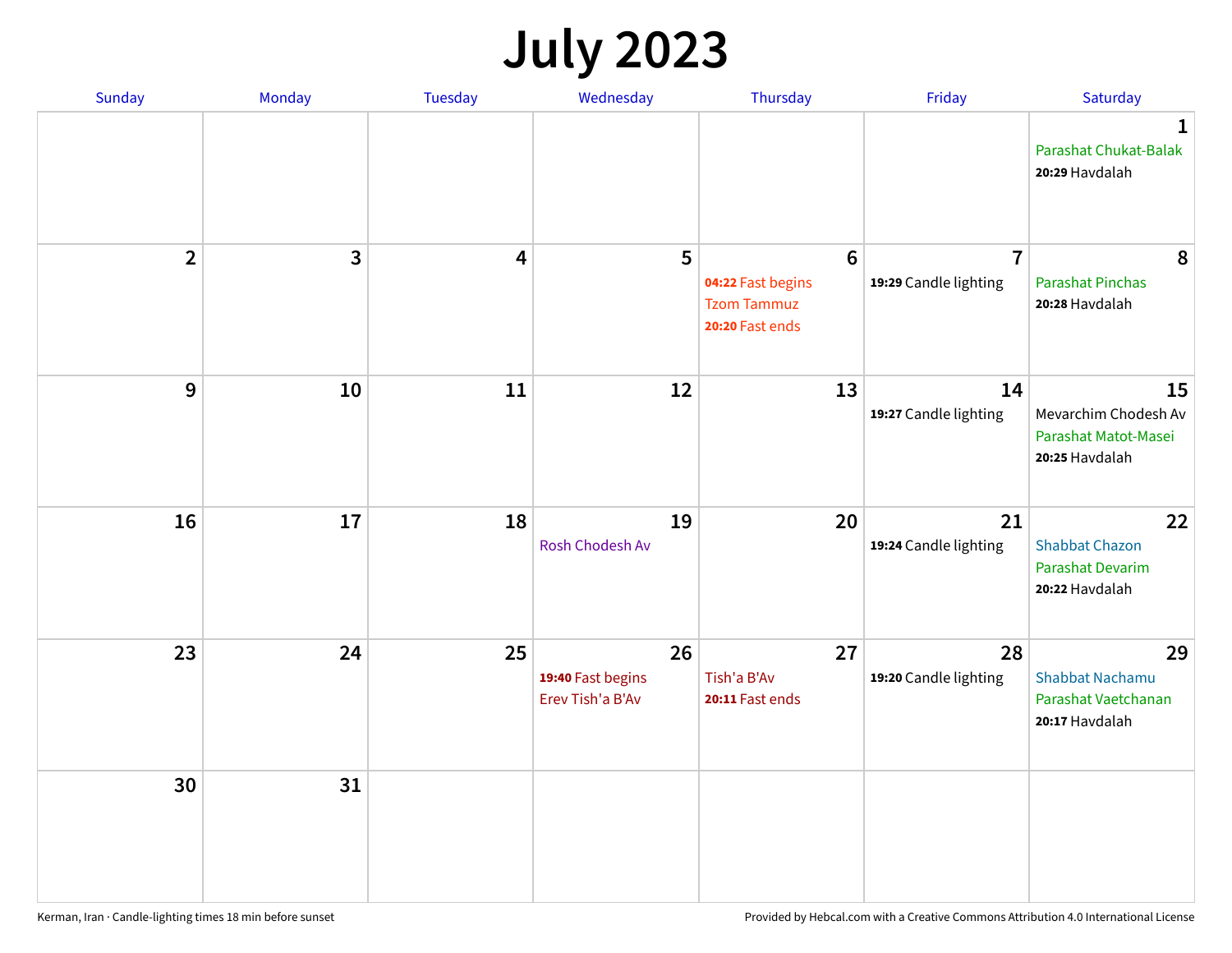# **August 2023**

| Sunday           | Monday         | Tuesday      | Wednesday               | Thursday                | Friday                                                                            | Saturday                                                         |
|------------------|----------------|--------------|-------------------------|-------------------------|-----------------------------------------------------------------------------------|------------------------------------------------------------------|
|                  |                | $\mathbf{1}$ | $\mathbf{2}$<br>Tu B'Av | $\mathbf{3}$            | $\overline{\mathbf{4}}$<br>19:15 Candle lighting                                  | 5<br>Parashat Eikev<br>20:11 Havdalah                            |
| $\boldsymbol{6}$ | $\overline{7}$ | 8            | $\boldsymbol{9}$        | 10                      | 11<br>19:09 Candle lighting                                                       | 12<br>Mevarchim Chodesh Elul<br>Parashat Re'eh<br>20:04 Havdalah |
| 13               | 14             | 15           | 16                      | 17<br>Rosh Chodesh Elul | 18<br>Rosh Hashana LaBehemot<br><b>Rosh Chodesh Elul</b><br>19:02 Candle lighting | 19<br><b>Parashat Shoftim</b><br>19:57 Havdalah                  |
| 20               | 21             | 22           | 23                      | 24                      | 25<br>18:55 Candle lighting                                                       | 26<br>Parashat Ki Teitzei<br>19:49 Havdalah                      |
| 27               | 28             | 29           | 30                      | 31                      |                                                                                   |                                                                  |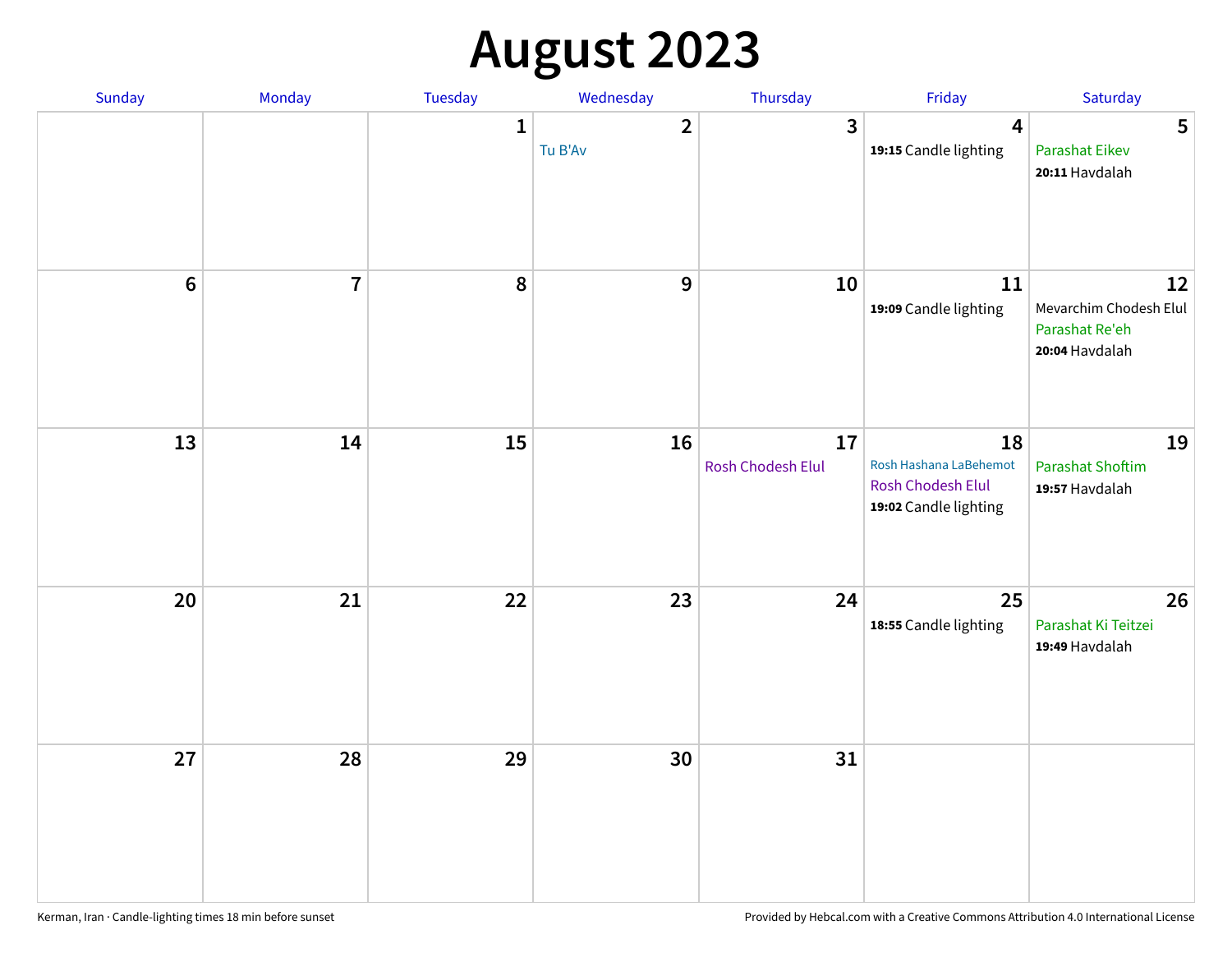# **September 2023**

| Sunday                                                | Monday                                                             | Tuesday | Wednesday       | Thursday       | Friday                                            | Saturday                                                            |
|-------------------------------------------------------|--------------------------------------------------------------------|---------|-----------------|----------------|---------------------------------------------------|---------------------------------------------------------------------|
|                                                       |                                                                    |         |                 |                | 1<br>18:47 Candle lighting                        | $\overline{2}$<br>Parashat Ki Tavo<br>19:40 Havdalah                |
| 3                                                     | $\overline{4}$                                                     | 5       | $6\phantom{1}6$ | $\overline{7}$ | 8<br>18:38 Candle lighting                        | 9<br>Leil Selichot<br>Parashat Nitzavim-Vayeilech<br>19:31 Havdalah |
| 10                                                    | 11                                                                 | 12      | 13              | 14             | 15<br>Erev Rosh Hashana<br>18:29 Candle lighting  | 16<br>Rosh Hashana 5784<br>19:22 Candle lighting                    |
| 17<br><b>Rosh Hashana II</b><br>19:21 Havdalah        | 18<br>05:16 Fast begins<br><b>Tzom Gedaliah</b><br>19:13 Fast ends | 19      | 20              | 21             | 22<br>17:20 Candle lighting                       | 23<br><b>Shabbat Shuva</b><br>Parashat Ha'Azinu<br>18:13 Havdalah   |
| 24<br><b>Erev Yom Kippur</b><br>17:18 Candle lighting | 25<br><b>Yom Kippur</b><br>18:11 Havdalah                          | 26      | 27              | 28             | 29<br><b>Erev Sukkot</b><br>17:12 Candle lighting | 30<br>Sukkot I<br>18:04 Candle lighting                             |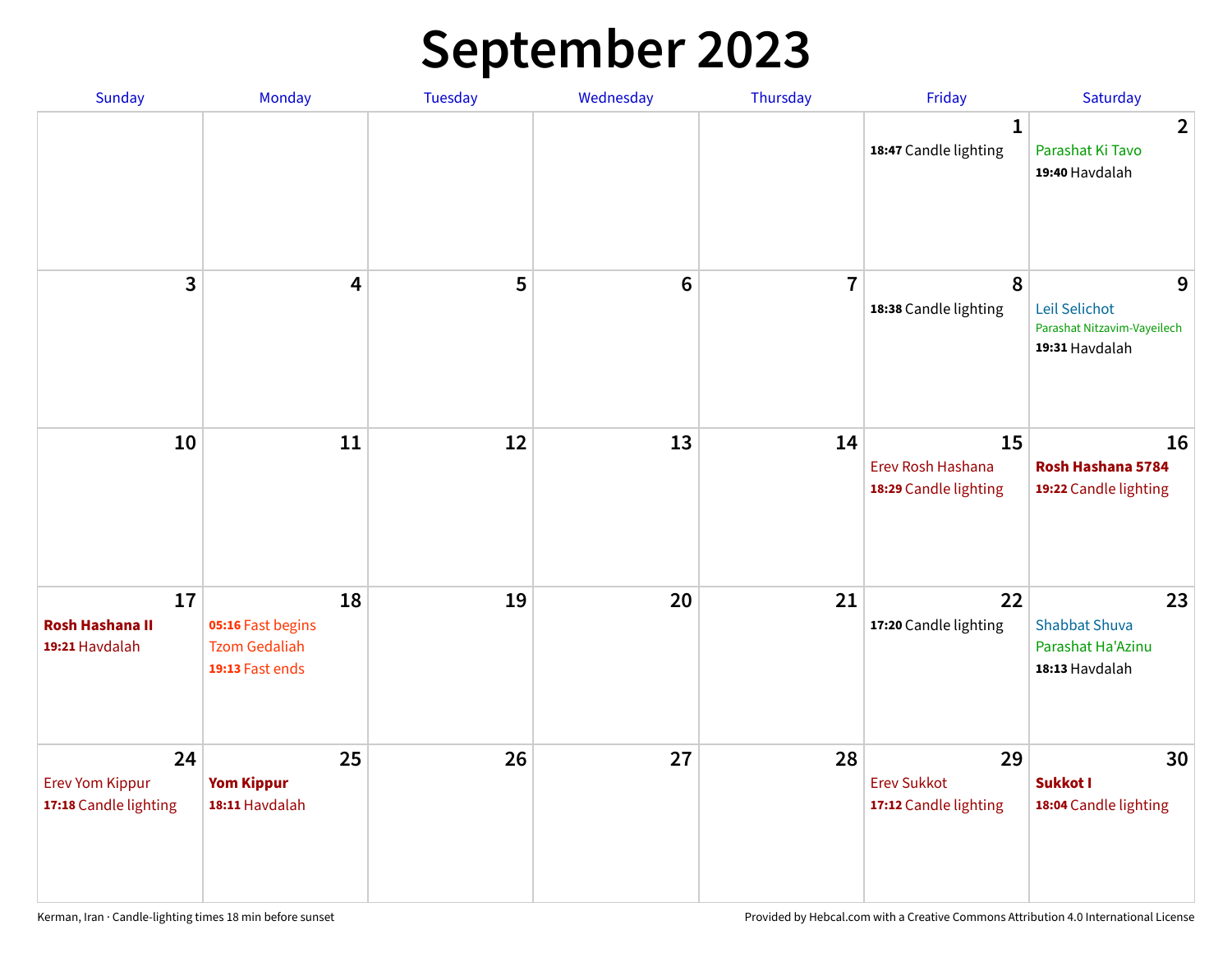## **October 2023**

| <b>Sunday</b>                               | <b>Monday</b>                       | <b>Tuesday</b>        | Wednesday            | Thursday              | Friday                                                               | Saturday                                                                       |
|---------------------------------------------|-------------------------------------|-----------------------|----------------------|-----------------------|----------------------------------------------------------------------|--------------------------------------------------------------------------------|
| 1<br><b>Sukkot II</b><br>18:03 Havdalah     | $\overline{2}$<br>Sukkot III (CH"M) | 3<br>Sukkot IV (CH"M) | 4<br>Sukkot V (CH"M) | 5<br>Sukkot VI (CH"M) | $6\phantom{1}$<br>Sukkot VII (Hoshana Raba)<br>17:03 Candle lighting | 7<br><b>Shmini Atzeret</b><br>17:56 Candle lighting                            |
| 8<br><b>Simchat Torah</b><br>17:55 Havdalah | $\boldsymbol{9}$                    | 10                    | 11                   | 12                    | 13<br>16:55 Candle lighting                                          | 14<br>Mevarchim Chodesh Cheshvan<br><b>Parashat Bereshit</b><br>17:48 Havdalah |
| 15<br>Rosh Chodesh Cheshvan                 | 16<br>Rosh Chodesh Cheshvan         | 17                    | 18                   | 19                    | 20<br>16:47 Candle lighting                                          | 21<br><b>Parashat Noach</b><br>17:41 Havdalah                                  |
| 22<br>Yom HaAliyah School Observance        | 23                                  | 24                    | 25                   | 26                    | 27<br>16:41 Candle lighting                                          | 28<br>Parashat Lech-Lecha<br>17:34 Havdalah                                    |
| 29                                          | 30                                  | 31                    |                      |                       |                                                                      |                                                                                |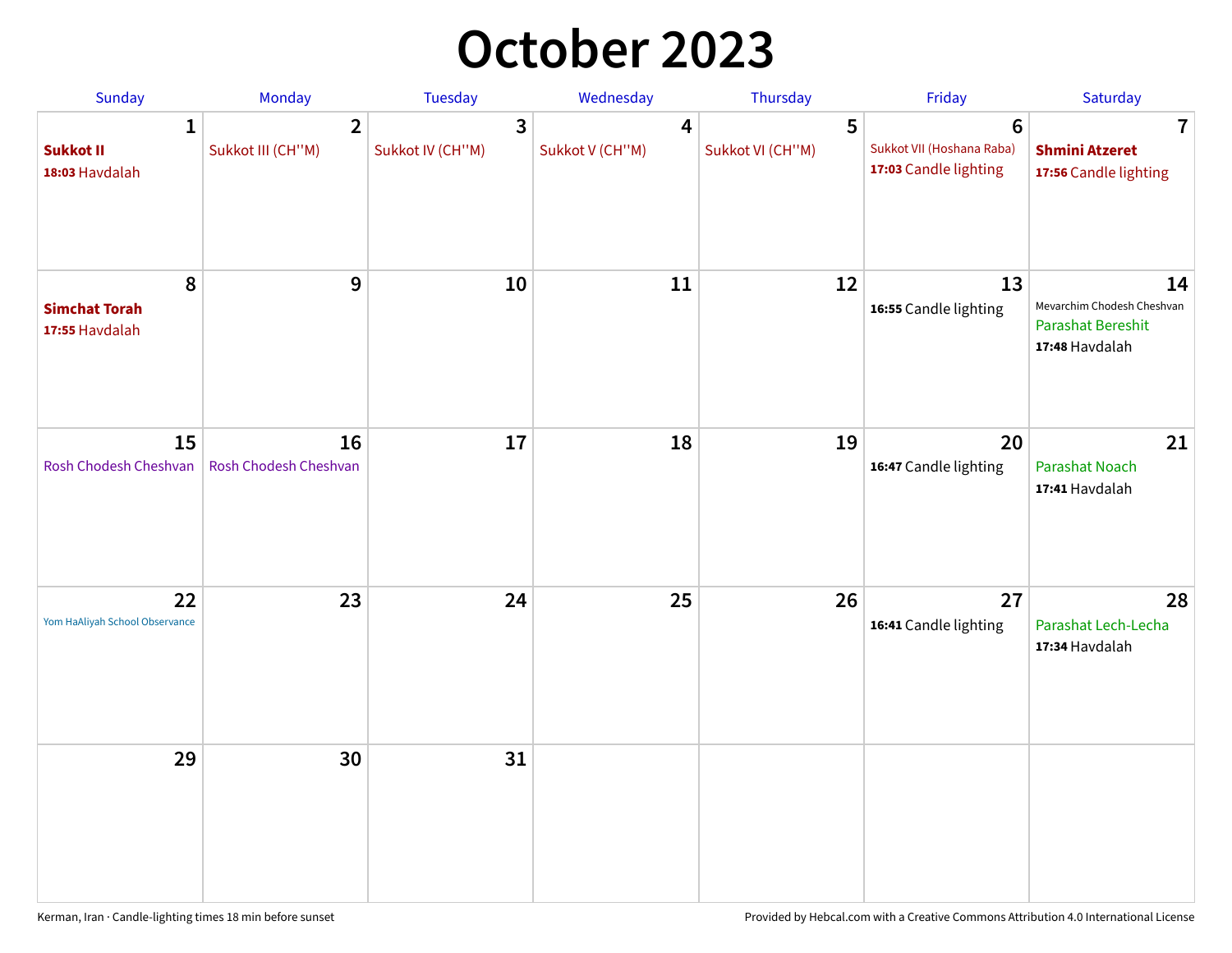#### **November 2023**

| Sunday | Monday     | Tuesday                   | Wednesday    | Thursday         | Friday                              | Saturday                                                                 |
|--------|------------|---------------------------|--------------|------------------|-------------------------------------|--------------------------------------------------------------------------|
|        |            |                           | $\mathbf{1}$ | $\overline{2}$   | 3<br>16:35 Candle lighting          | $\overline{\mathbf{4}}$<br>Parashat Vayera<br>17:29 Havdalah             |
| 5      | $\bf 6$    | $\overline{7}$            | ${\bf 8}$    | $\boldsymbol{9}$ | ${\bf 10}$<br>16:30 Candle lighting | 11<br>Mevarchim Chodesh Kislev<br>Parashat Chayei Sara<br>17:25 Havdalah |
| 12     | 13<br>Sigd | 14<br>Rosh Chodesh Kislev | 15           | 16               | 17<br>16:26 Candle lighting         | 18<br><b>Parashat Toldot</b><br>17:22 Havdalah                           |
| 19     | 20         | 21                        | 22           | 23               | 24<br>16:23 Candle lighting         | 25<br>Parashat Vayetzei<br>17:20 Havdalah                                |
| 26     | 27         | 28                        | 29           | 30               |                                     |                                                                          |